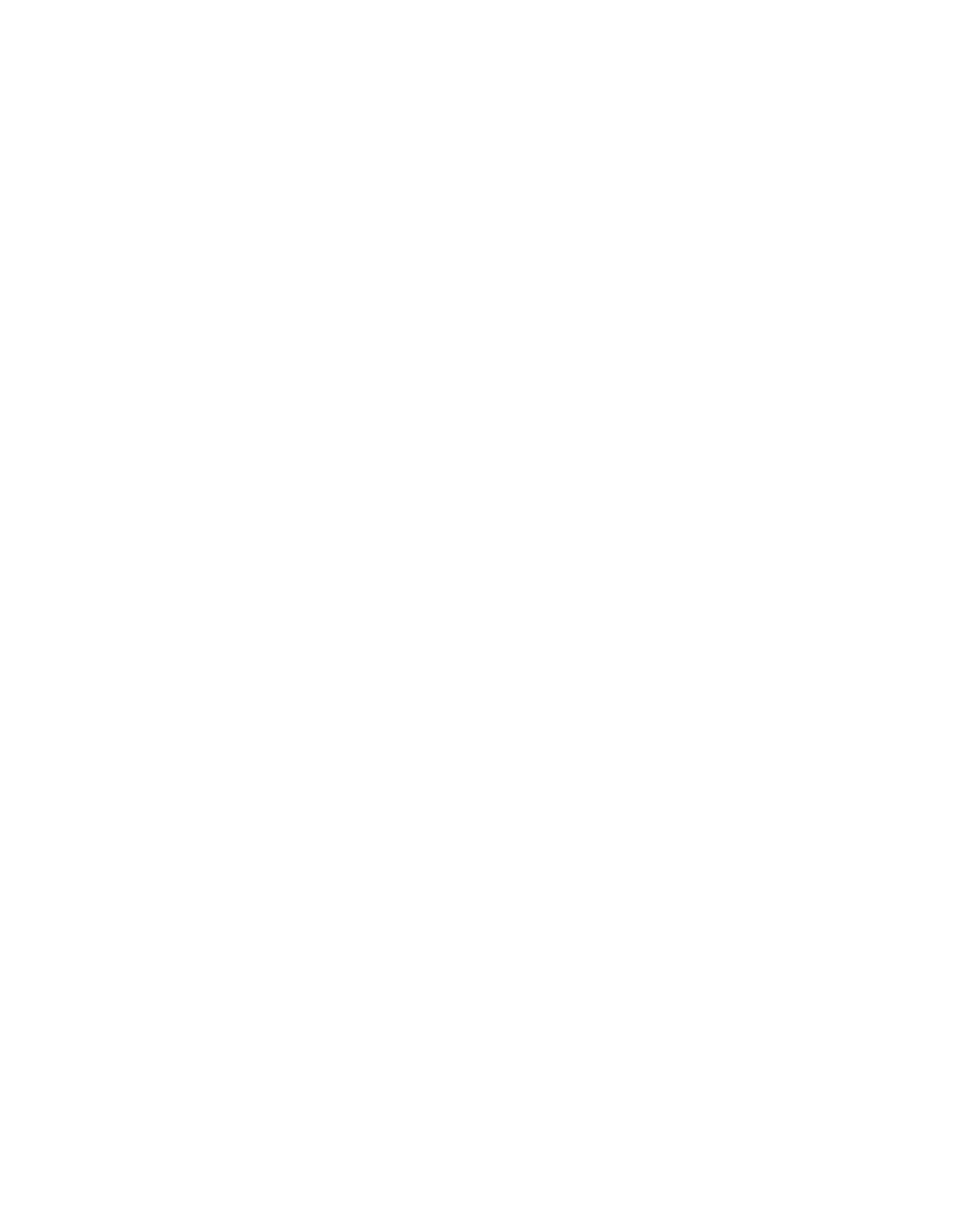*Bill 7* 

# **BILL 7**

#### 2022

## **APPROPRIATION ACT, 2022**

*(Assented to , 2022)* 

#### MOST GRACIOUS SOVEREIGN:

#### **Preamble**

WHEREAS it appears by Messages from Her Honour Salma Lakhani, Lieutenant Governor of the Province of Alberta, and the Estimates accompanying the Messages, that the sums hereinafter mentioned are required to defray certain charges and expenses of the Legislative Assembly and the Public Service of Alberta not otherwise provided for during the fiscal year ending March 31, 2023 and for other purposes relating thereto:

MAY IT THEREFORE PLEASE YOUR MAJESTY that it be enacted and be it enacted by the Queen's Most Excellent Majesty, by and with the advice and consent of the Legislative Assembly of Alberta, as follows:

#### **Legislative Assembly**

**1** From the General Revenue Fund, there may be paid and applied a sum of \$173 455 000 towards defraying the several charges and expenses of the Legislative Assembly for the fiscal year ending March 31, 2023, as shown in the Schedule.

#### **Expense**

**2** From the General Revenue Fund, there may be paid and applied a sum of \$45 023 887 000 towards defraying the several charges and expenses of the Public Service classed as expense for the fiscal year ending March 31, 2023, as shown in the Schedule.

#### **Capital Investment**

**3** From the General Revenue Fund, there may be paid and applied a sum of \$3 694 252 000 towards defraying the several charges and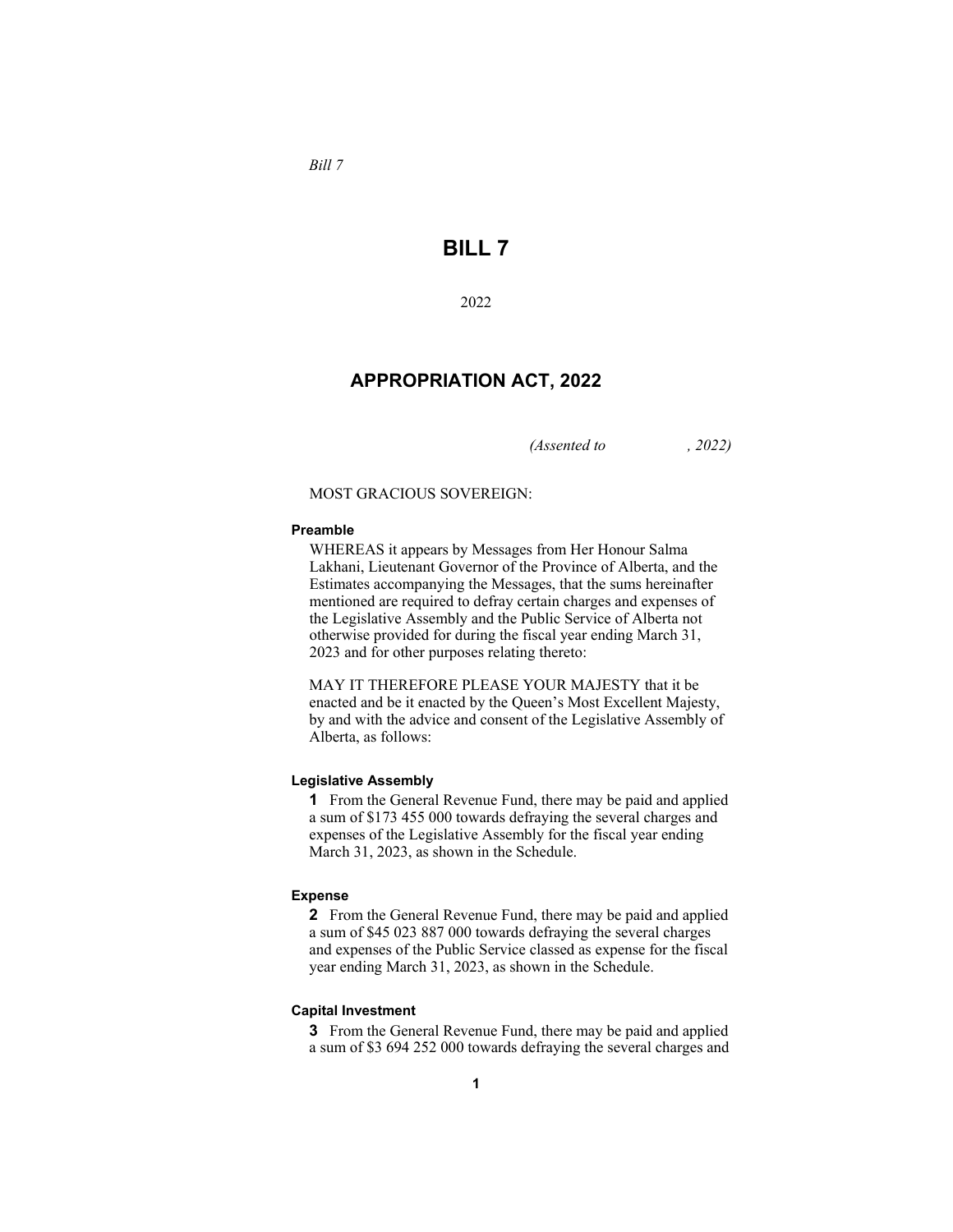expenses of the Public Service classed as capital investment for the fiscal year ending March 31, 2023, as shown in the Schedule.

#### **Financial Transactions**

**4** From the General Revenue Fund, there may be paid and applied a sum of \$1 394 701 000 towards defraying the several charges and expenses of the Public Service classed as financial transactions for the fiscal year ending March 31, 2023, as shown in the Schedule.

#### **Contingencies**

**5** Subject to section 24.1 of the *Financial Administration Act*, from the General Revenue Fund, there may be paid and applied a sum of \$1 750 000 000 towards defraying the several charges and expenses of the Public Service classed as contingencies for the fiscal year ending March 31, 2023, as shown in the Schedule.

#### **Transfers**

**6(1)** A Minister may, with the approval of the Treasury Board, transfer an amount

- (a) from the Expense vote administered by that Minister to either the Capital Investment vote or the Financial Transactions vote administered by that Minister,
- (b) from the Capital Investment vote administered by that Minister to either the Expense vote or the Financial Transactions vote administered by that Minister, or
- (c) from the Financial Transactions vote administered by that Minister to either the Expense vote or the Capital Investment vote administered by that Minister.

**(2)** No vote administered by a Minister may be increased under subsection (1) by more than \$5 000 000.

**(3)** The Minister of Infrastructure may, with the approval of the Treasury Board, for the purpose described in subsection (4), transfer an amount, not to exceed \$1 493 882 000, from the Capital Investment vote administered by that Minister to the Expense vote administered by that Minister.

**(4)** An amount transferred under subsection (3) shall be used only for grant funding to support the construction or acquisition of schools or health facilities.

**(5)** The Minister of Service Alberta may, with the approval of the Treasury Board, for the purpose described in subsection (6), transfer an amount, not to exceed \$25 000 000, from the Capital Investment vote administered by that Minister to the Expense vote administered by that Minister.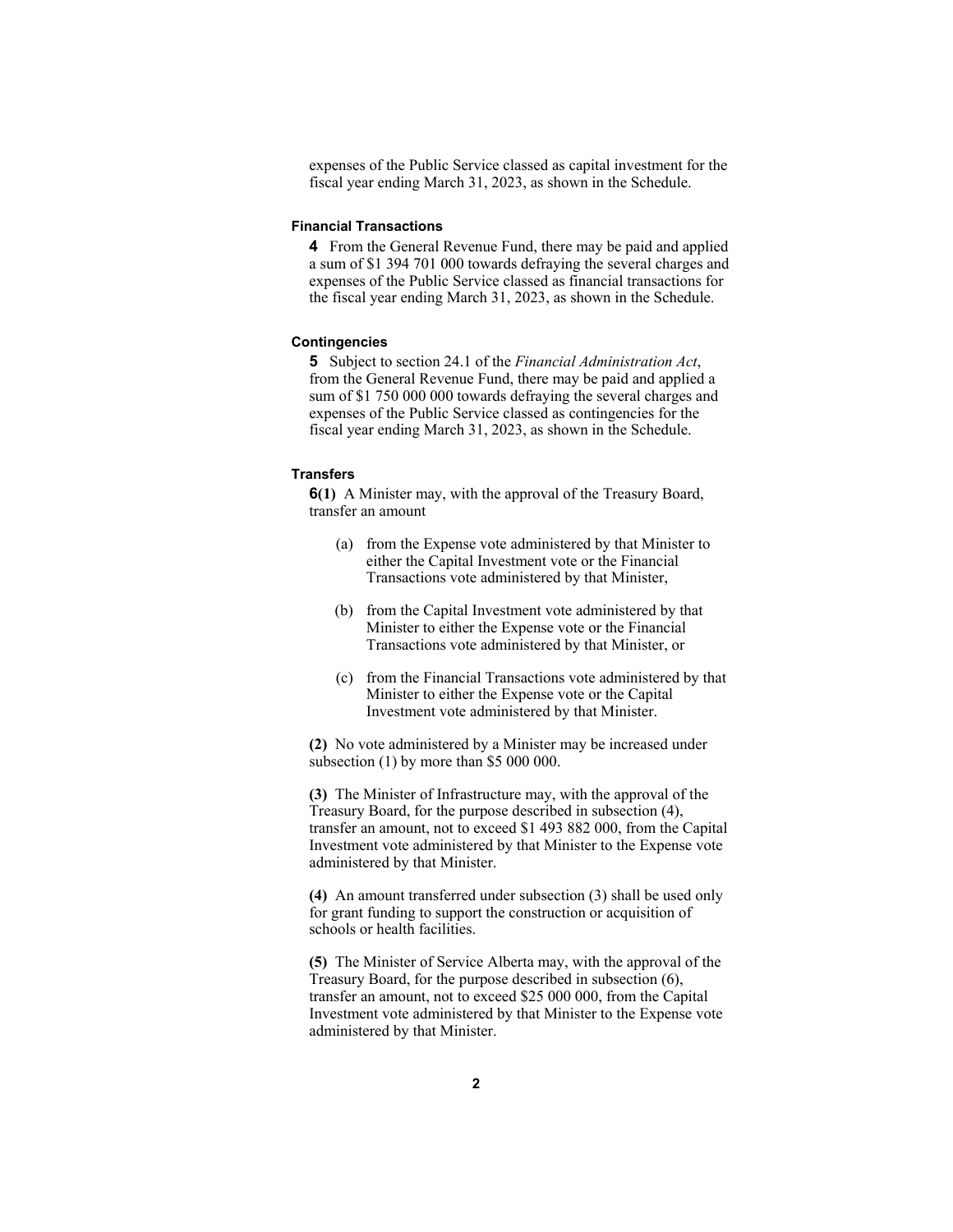**(6)** An amount transferred under subsection (5) shall be used to pay for digital strategy initiatives involving access to third party software, hardware or automation, such as cloud-based services or software as a service.

### **Accountability**

**7** The due application of all money expended under this Act shall be accounted for.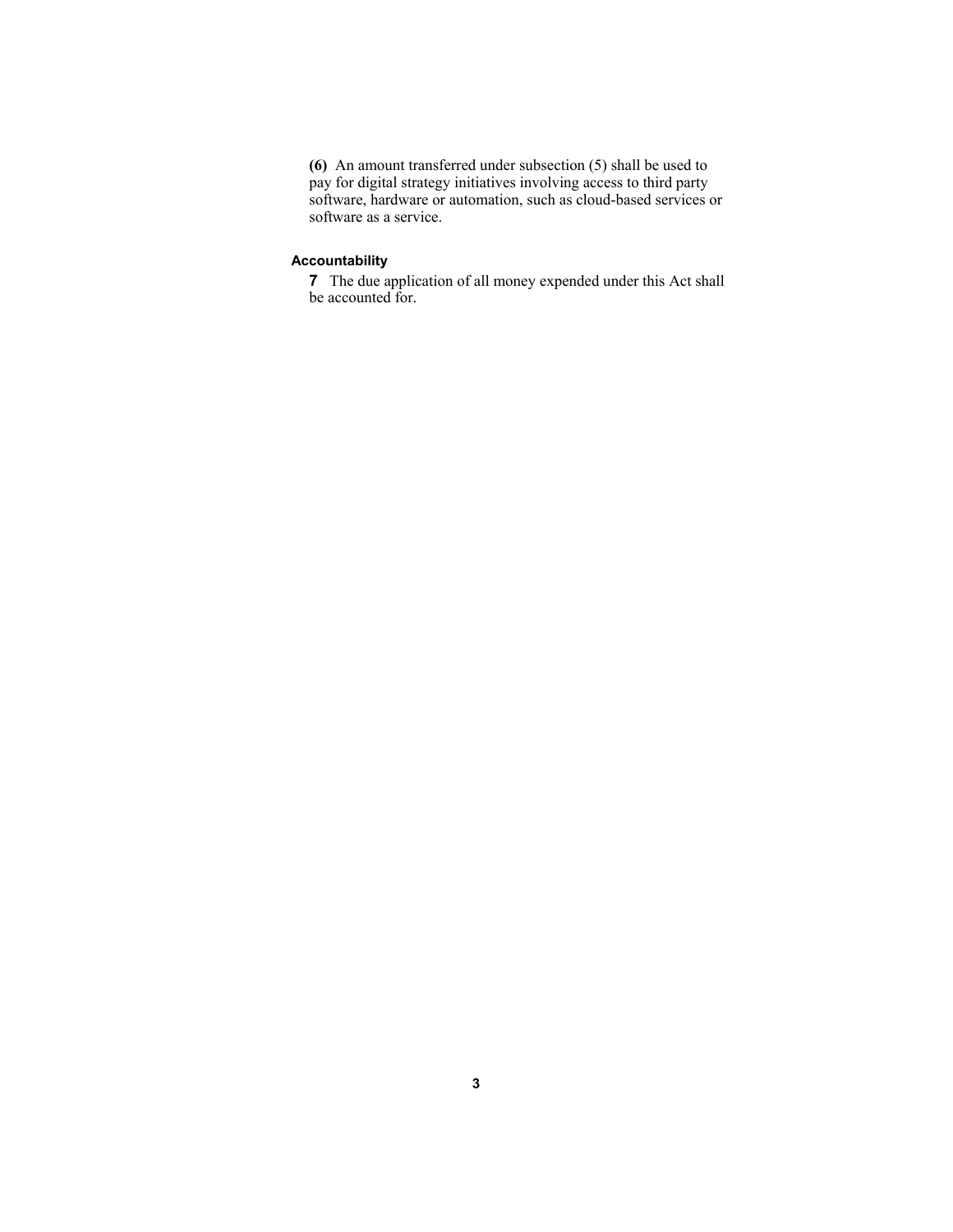## **Schedule**

Votes

## **LEGISLATIVE ASSEMBLY**

| SUPPORT TO THE LEGISLATIVE         |                                |
|------------------------------------|--------------------------------|
| <b>ASSEMBLY</b>                    | \$<br>71 858 000               |
| OFFICE OF THE AUDITOR GENERAL      | \$<br>27 455 000               |
| OFFICE OF THE OMBUDSMAN            | \$<br>4 019 000                |
| OFFICE OF THE CHIEF                |                                |
| <b>ELECTORAL OFFICER</b>           | \$<br>45 224 000               |
| OFFICE OF THE ETHICS               |                                |
| <b>COMMISSIONER</b>                | \$<br>976 000                  |
| OFFICE OF THE INFORMATION AND      |                                |
| PRIVACY COMMISSIONER               | \$<br>7441000                  |
| OFFICE OF THE CHILD AND            |                                |
| YOUTH ADVOCATE                     | \$<br>15 259 000               |
| OFFICE OF THE PUBLIC INTEREST      |                                |
| <b>COMMISSIONER</b>                | \$<br>1 223 000                |
| Amount to be voted under section 1 | \$<br>173 455 000              |
|                                    |                                |
| <b>GOVERNMENT</b>                  |                                |
| <b>ADVANCED EDUCATION</b>          |                                |
| Expense                            | \$<br>2 545 525 000            |
| Capital Investment                 | 25 000                         |
| <b>Financial Transactions</b>      | 980 100 000                    |
| AGRICULTURE, FORESTRY AND          |                                |
| RURAL ECONOMIC DEVELOPMENT         |                                |
| Expense                            | \$<br>639 200 000              |
| Capital Investment                 | 11 096 000                     |
| <b>Financial Transactions</b>      | 1 3 1 0 0 0 0                  |
| <b>CHILDREN'S SERVICES</b>         |                                |
| Expense                            | \$<br>2 066 316 000            |
| Capital Investment                 | 7 500 000                      |
| COMMUNITY AND SOCIAL SERVICES      |                                |
| Expense<br>Capital Investment      | \$<br>3 949 317 000<br>547 000 |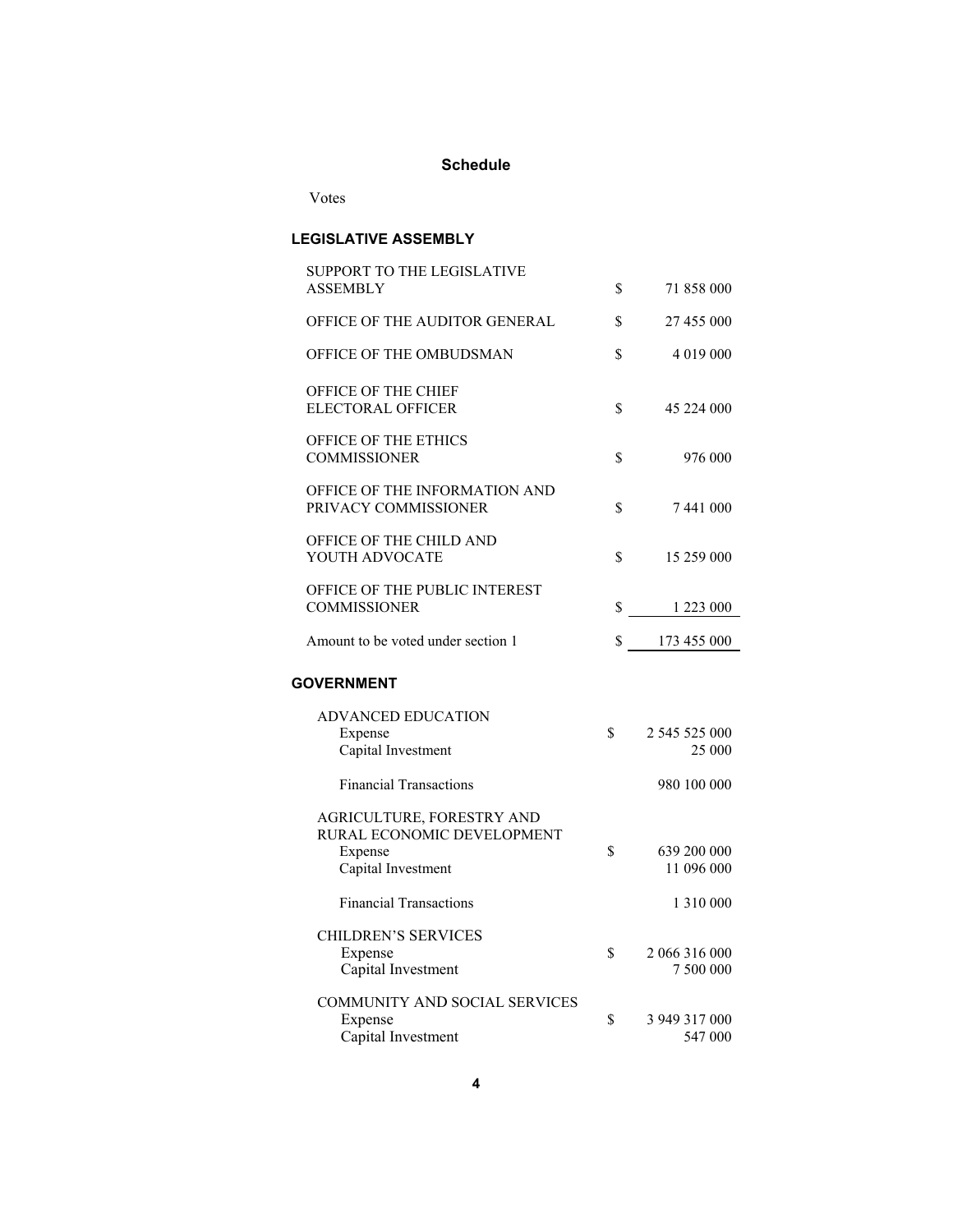| CULTURE AND STATUS OF WOMEN   |                      |
|-------------------------------|----------------------|
| Expense                       | \$<br>260 123 000    |
|                               | 2 3 3 1 0 0 0        |
| Capital Investment            |                      |
| <b>Financial Transactions</b> | 2 093 000            |
| <b>EDUCATION</b>              |                      |
|                               | \$<br>5 007 471 000  |
| Expense                       |                      |
| Capital Investment            | 565 000              |
| <b>Financial Transactions</b> | 18 117 000           |
| <b>ENERGY</b>                 |                      |
|                               |                      |
| Expense                       | \$<br>551 832 000    |
| Capital Investment            | 500 000              |
|                               |                      |
| <b>Financial Transactions</b> | 96 970 000           |
| <b>ENVIRONMENT AND PARKS</b>  |                      |
|                               | \$<br>584 695 000    |
| Expense                       |                      |
| Capital Investment            | 93 891 000           |
|                               |                      |
| <b>Financial Transactions</b> | 4 019 000            |
|                               |                      |
| <b>EXECUTIVE COUNCIL</b>      |                      |
| Expense                       | \$<br>18 680 000     |
|                               |                      |
| Capital Investment            | 25 000               |
|                               |                      |
| <b>HEALTH</b>                 |                      |
| Expense                       | \$<br>22 421 131 000 |
| Capital Investment            | 25 276 000           |
|                               |                      |
|                               |                      |
| <b>Financial Transactions</b> | 84 976 000           |
|                               |                      |
| <b>INDIGENOUS RELATIONS</b>   |                      |
| Expense                       | \$<br>181 394 000    |
| Capital Investment            | 25 000               |
|                               |                      |
| <b>INFRASTRUCTURE</b>         |                      |
|                               |                      |
| Expense                       | \$<br>441 442 000    |
| Capital Investment            | 1879 397 000         |
|                               |                      |
| <b>Financial Transactions</b> | 25 473 000           |
|                               |                      |
| JOBS, ECONOMY AND INNOVATION  |                      |
|                               |                      |
| Expense                       | \$<br>468 335 000    |
| Capital Investment            | 2 625 000            |
|                               |                      |
| <b>Financial Transactions</b> | 25 000 000           |
|                               |                      |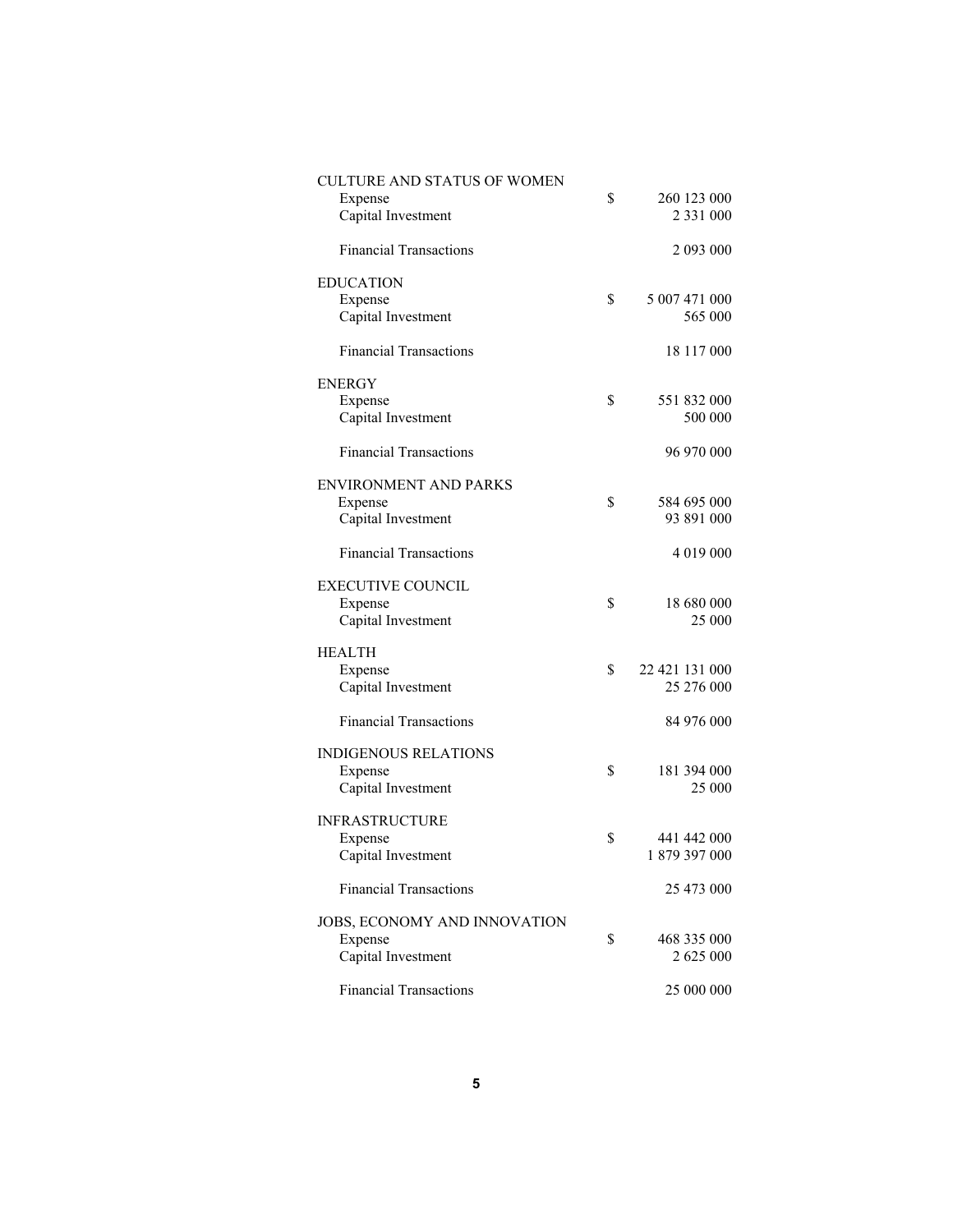| <b>JUSTICE AND</b><br><b>SOLICITOR GENERAL</b><br>Expense<br>Capital Investment | \$<br>1 409 975 000<br>23 207 000    |
|---------------------------------------------------------------------------------|--------------------------------------|
| <b>LABOUR AND IMMIGRATION</b><br>Expense<br>Capital Investment                  | \$<br>325 057 000<br>1 050 000       |
| MUNICIPAL AFFAIRS<br>Expense<br>Capital Investment                              | \$<br>980 338 000<br>3 009 000       |
| <b>Financial Transactions</b>                                                   | 4 764 000                            |
| <b>SENIORS AND HOUSING</b><br>Expense<br>Capital Investment                     | \$<br>665 285 000<br>25 000          |
| <b>Financial Transactions</b>                                                   | 19 700 000                           |
| SERVICE ALBERTA<br>Expense<br>Capital Investment                                | \$<br>675 515 000<br>95 334 000      |
| <b>Financial Transactions</b>                                                   | 5 500 000                            |
| TRANSPORTATION<br>Expense<br>Capital Investment                                 | \$<br>1 613 985 000<br>1 547 799 000 |
| <b>Financial Transactions</b>                                                   | 126 679 000                          |
| <b>TREASURY BOARD</b><br><b>AND FINANCE</b><br>Expense                          | \$<br>218 271 000                    |
| Capital Investment<br>Contingencies                                             | 25 000<br>1 750 000 000              |
| Expense amounts to be voted under section 2                                     | \$<br>45 023 887 000                 |
| Capital Investment amounts to be voted under<br>section 3                       | \$<br>3 694 252 000                  |
| Financial Transactions amounts to be voted under<br>section 4                   | \$<br>1 394 701 000                  |
| Contingencies amount to be voted under<br>section 5                             | \$<br>1 750 000 000                  |